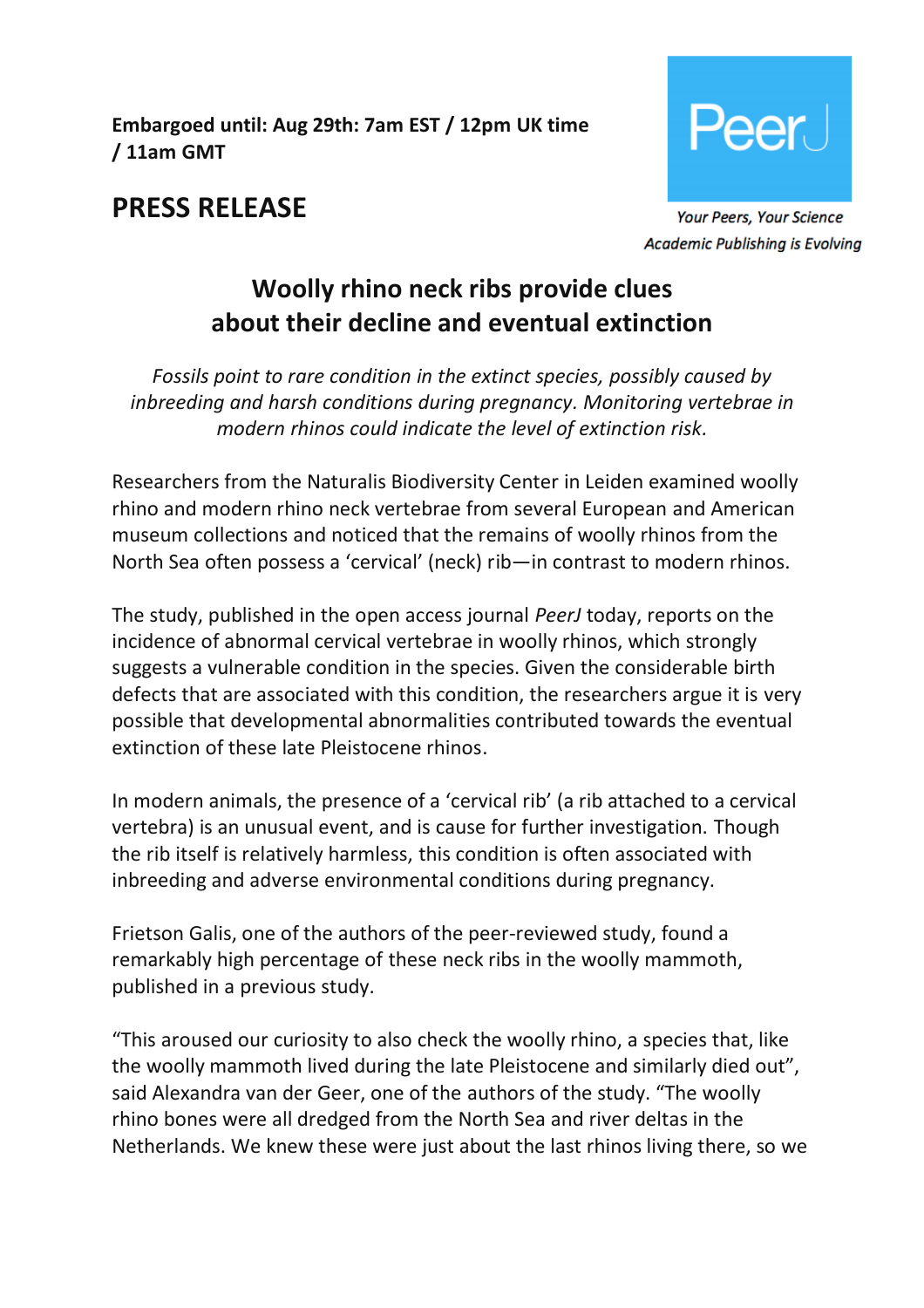suspected something could be wrong here as well. Our work now shows that there was indeed a problem in the woolly rhino population".

The absence of cervical ribs in the modern sample is by no means evidence that rhino populations today are healthy. Museum collections are based on rhino specimens that were collected at least five decades ago. Rhinoceros numbers are dwindling extremely fast, especially the last two decades, resulting in near extinction for some species and the total extinction of the western black rhinoceros.

"Our study suggests that monitoring the health of the vertebrae in rhinos has the potential to timely detect developmental errors that indicate the level of extinction risk", said Frietson Galis.

**###**

#### **Images:**



Image 1: Evidence of cervical ribs from a woolly rhino Caption: Arrows indicate large articulation facets of cervical ribs on a fossil cervical vertebra of a woolly rhino of Naturalis, Leiden. Photo: Frietson Galis.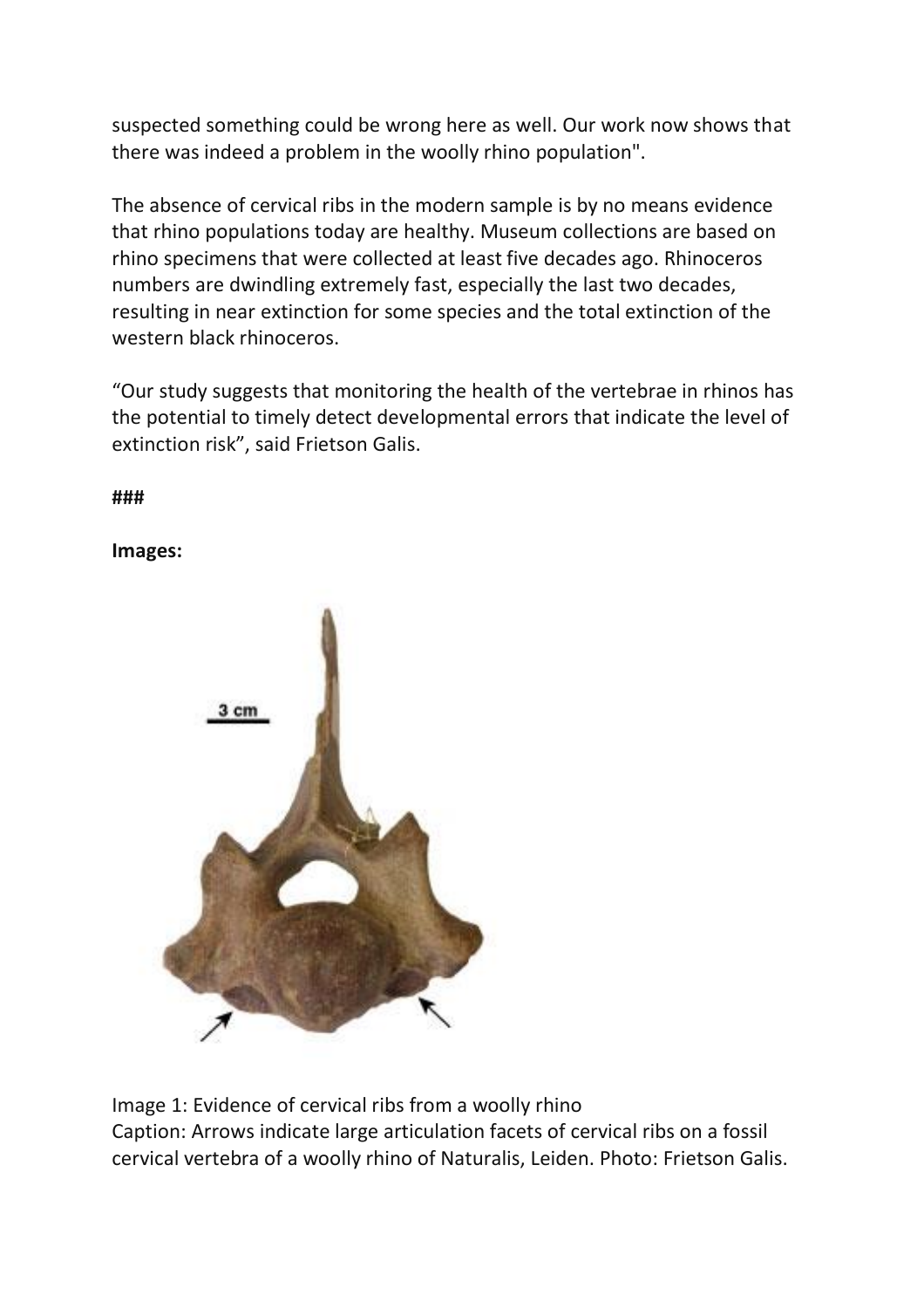

Image 2: Authors Alexandra van der Geer (left) and Frietson Galis (right) investigating a vertebra of a woolly rhino. Photo: Jacques van Alphen

Licence for photo use: copyright Naturalis. This photograph may freely be used in print and electronic publications about this PeerJ study, provided that proper attribution to the photographers is made.

#### **Full Media Pack including image:**

<https://drive.google.com/open?id=0BzGrFBtalE6wVWhnZ0lHZVF6X1U>

#### **###**

**EMBARGOED** until August 29<sup>th</sup>: 7 am EST; 12 midday UK local time; 11 am GMT (i.e. the date of publication)

#### **PDF of this Press Release:**

[http://static.peerj.com/pressReleases/2017/08/Press-Release-van-der-](http://static.peerj.com/pressReleases/2017/08/Press-Release-van-der-Geer.pdf)[Geer.pdf](http://static.peerj.com/pressReleases/2017/08/Press-Release-van-der-Geer.pdf)

**Link to the Published Version of the article** (quote this link in your story – the link will ONLY work after the embargo lifts): <https://peerj.com/articles/3684> your readers will be able to freely access this article at this URL.